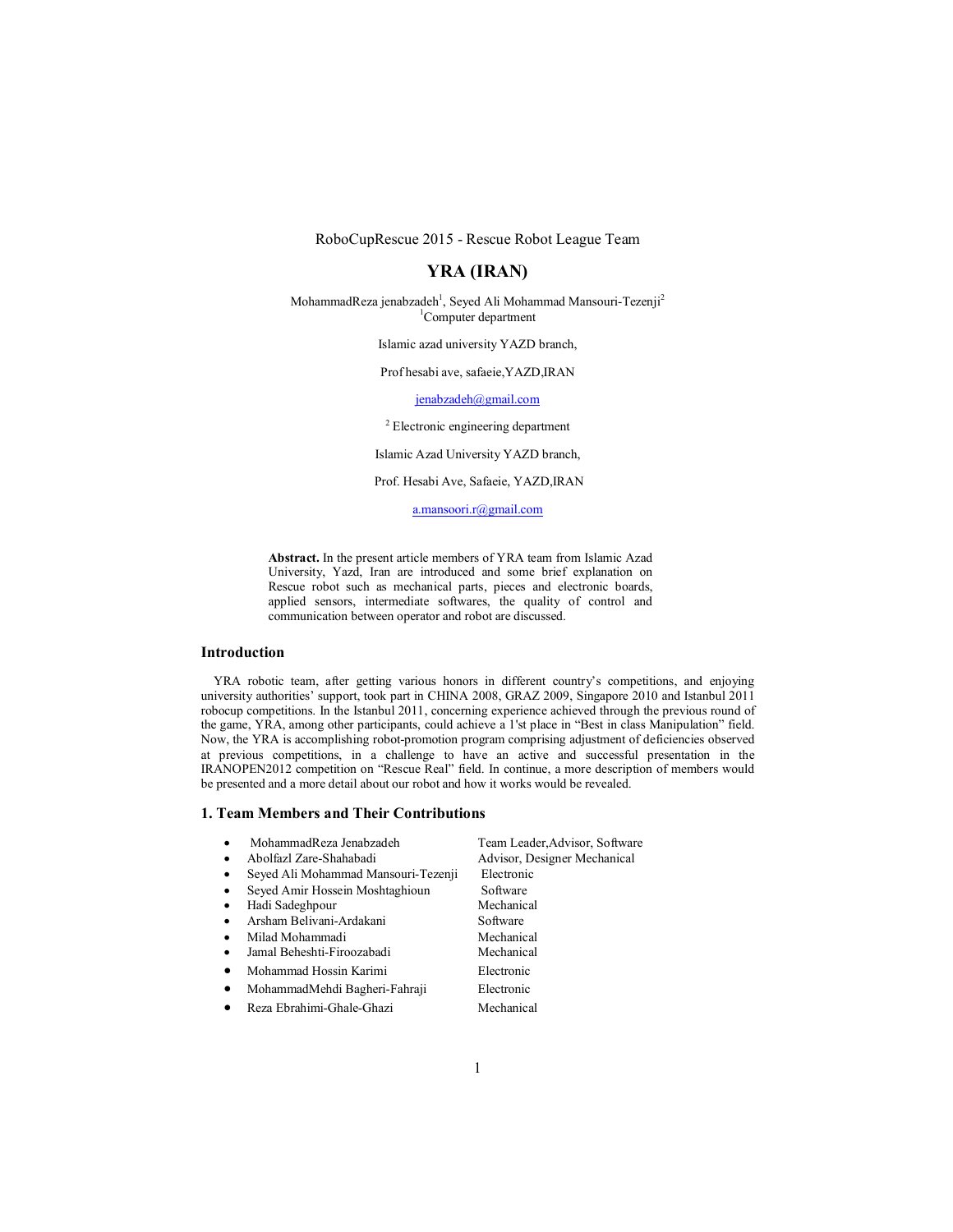### **2. Operator Station Set-up and Break-Down ( 10 minutes )**

Our robot is started by an operator, through a remote control device, and is ready to operate after passing 4 minutes (it is needed for AP to initiate a safe communication with computer). The weight of robot is relatively high (about 30 KG) therefore it is difficult to be repositioned by only a single operator. However, we hope, reducing the weight within the due time before starting-time of the competition, by applying some modification in such a manner it can be handled by an individual person. With respect to intermediatory circuits and other parts and instruments used in the device, it is less likely to face a difficulty or fault during the contests; however, in case of any problem there are ready- spare parts to be replaced quickly.



**Fig. 1.** YRA Manual Rescue Robot



**Fig. 2.** YRA Autonomous Rescue Robot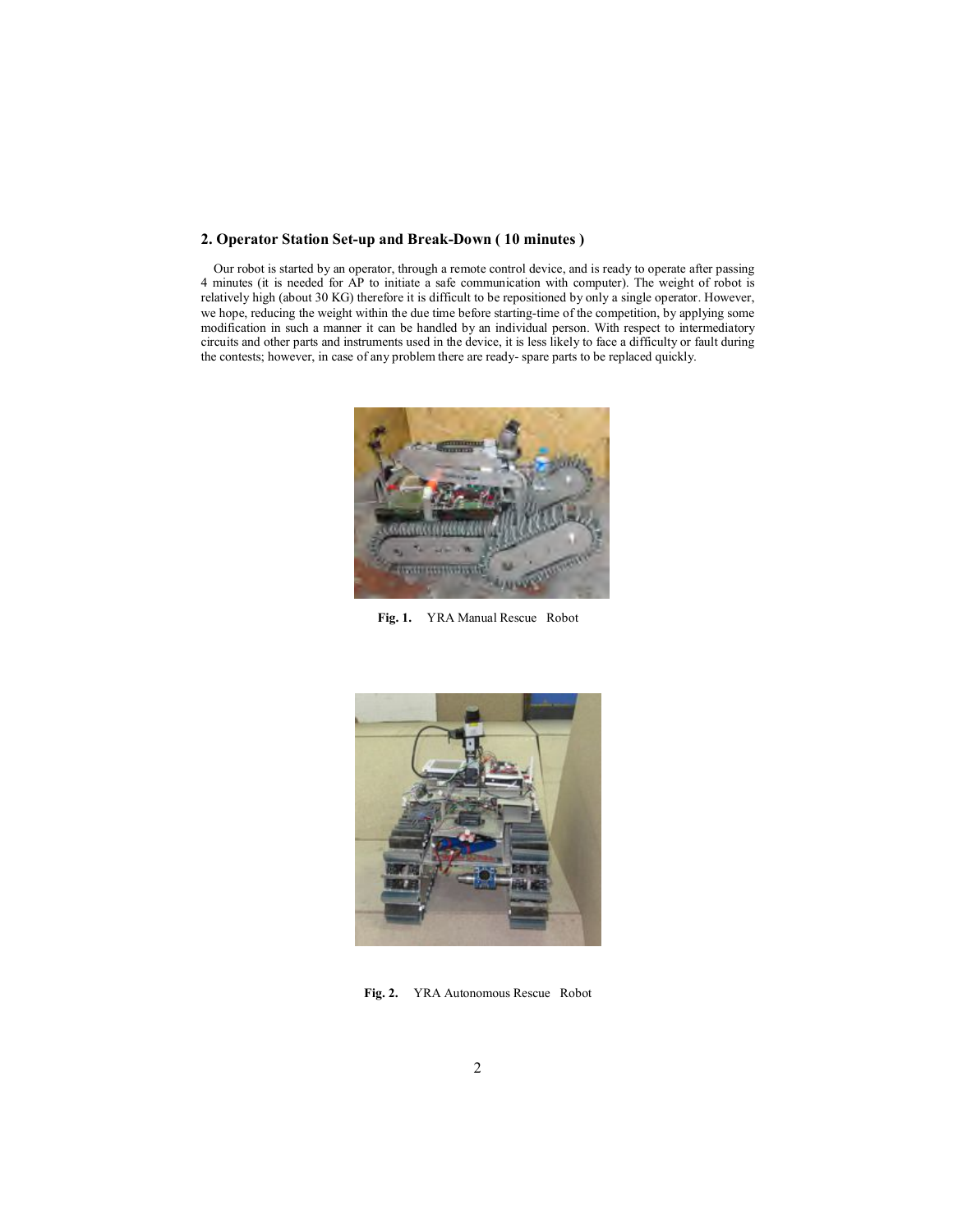#### **3. Communication**

To achieve a robot-operator controllable communicative environment, and get pictures, maps, and control signs in an accepted manner, we use competition-site-approved standards.

The employed AP is a product of Mikrotik co, capable of using all wireless LAN channels of A, B, and G; therefore upon the day of competition its frequency and channel would be set according to the guideline of holding committee (Appendix A shows AP technical information). Moreover, a remote control key with frequency of 45KHZ and a 16 digit code is being used to ensure the correctness of data. Remote control key is tested in a real environment and is sufficiently persistent and reliable.

| <b>Rescue Robot League</b><br>YRA (IRAN) |             |                 |  |
|------------------------------------------|-------------|-----------------|--|
|                                          |             |                 |  |
| $5.0$ GHz $-$ 802.11a                    | All Channel | $63 \text{ mW}$ |  |

**Table 1.** Frequencies and channels required by team



**Fig. 3.** Mikrotik Access Point

# **4. Control Method and Human-Robot Interface**

Robot is controlled by a joystick connected to operator's computer. Next, controlled data are sent in a form of data package to AP sensor by using intermediated designed software. AP transfers data to a PICbased microcontroller system, where after processing; necessary signals are passed for control of robot's moving motors, arms and cameras motors.

Robot's various activities are controlled by operator which include: back and forth and turning motion, arm movement, and cameras' rotation. Recognition of injured persons, vital signs investigation like temperature, CO2, injured movement and his/her voice, label reading by sending sensors' data, and pictures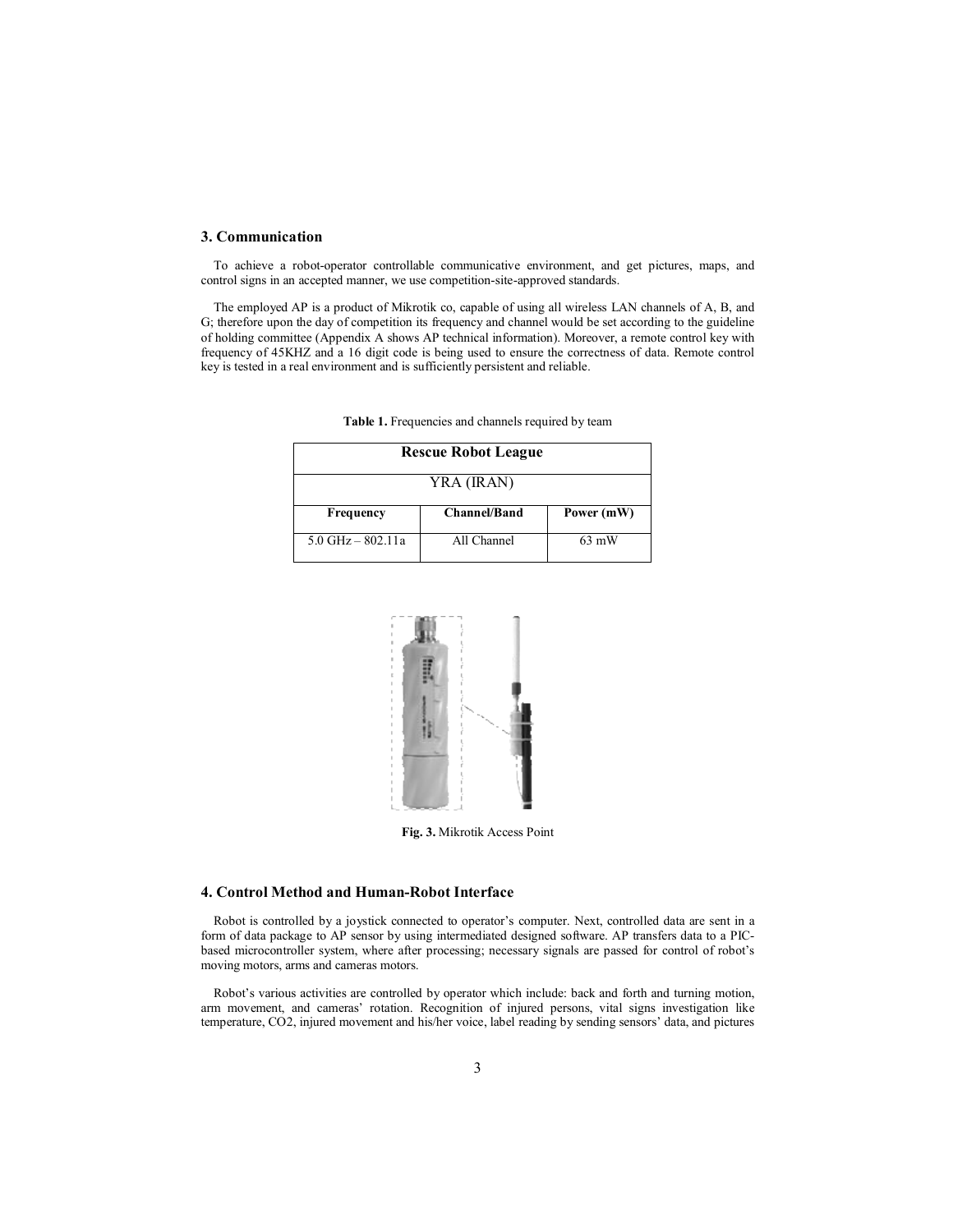

of installed cameras on robot through AP are sent to two operator controlled laptops therein we may produce related lists easily.

**Fig. 4.** Microcontroller Board

#### **5. Map generation/printing**

A laser scanner is used for production of map, capable of determining walls and other materials on the ground and therefore is able to draw the way map correctly in such a manner that the place of injured persons would be defined by operator. Application of an accelerometer to assess amount of repositioning, and level difference in the environment would cause better and exact recognition of way-map and injured position. At the end of composition, all exploited signs of injured-persons and way-map would be printed.



**Fig. 5.** Laser Range Finder

## **6. Sensors for navigation and Localization**

Following sensors are being used in our application: compass sensor for drawing of map (HMC1052), accelerometer sensor ADXL330 and ADXL212 for estimating amount of repositioning, ultrasonic sensor for determining robot distance from walls and injured-persons, and finally laser scanner sensor for specifying way-map.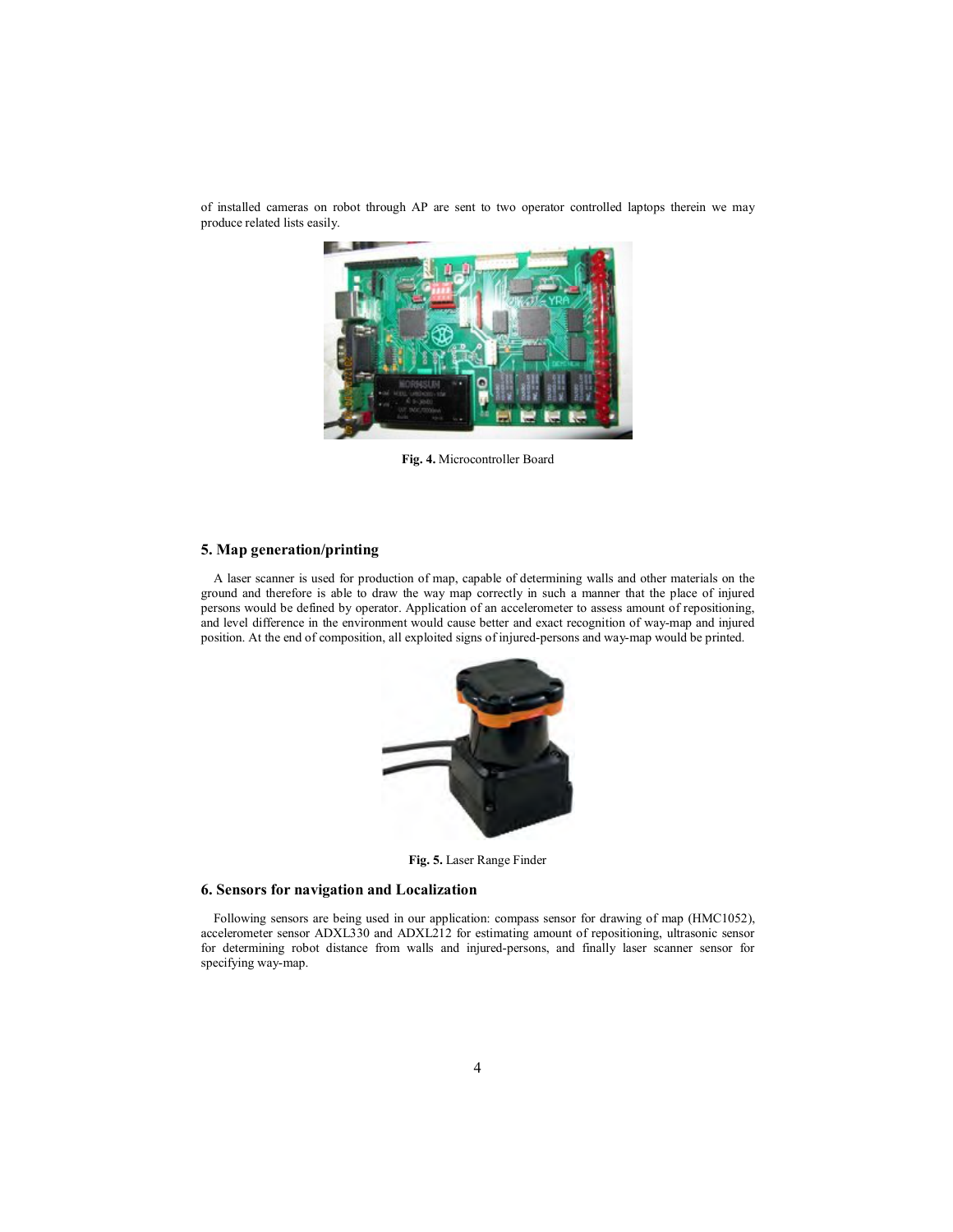### **7. Sensors for Victim Identification**

Infrared and CO2 sensors are used for determining injured-persons temperature and quantity of CO2 in environment respectively. Moreover, robot's installed microphones are used to determining possible sound of injured-persons. In order to define injured-person(s) status (including movement, situation, being over the surface or under debris and …) as well as reading the assigned label, an installed camera on robot with zoom capability would be used.



**Fig. 6.**Vivtim Detecting Sensors

### **8. Robot Locomotion**

Robot propellant force is maintained by motors, that their power for reinforcement is given to the gearbox and gearwheels of robots, and that these gearwheels will move the straps and lead to the mobility of robot. Movement of robot's arms is empowered by separate motor and gearbox. Appendix B covers more complete information on the subject.



**Fig. 7.** Motors and straps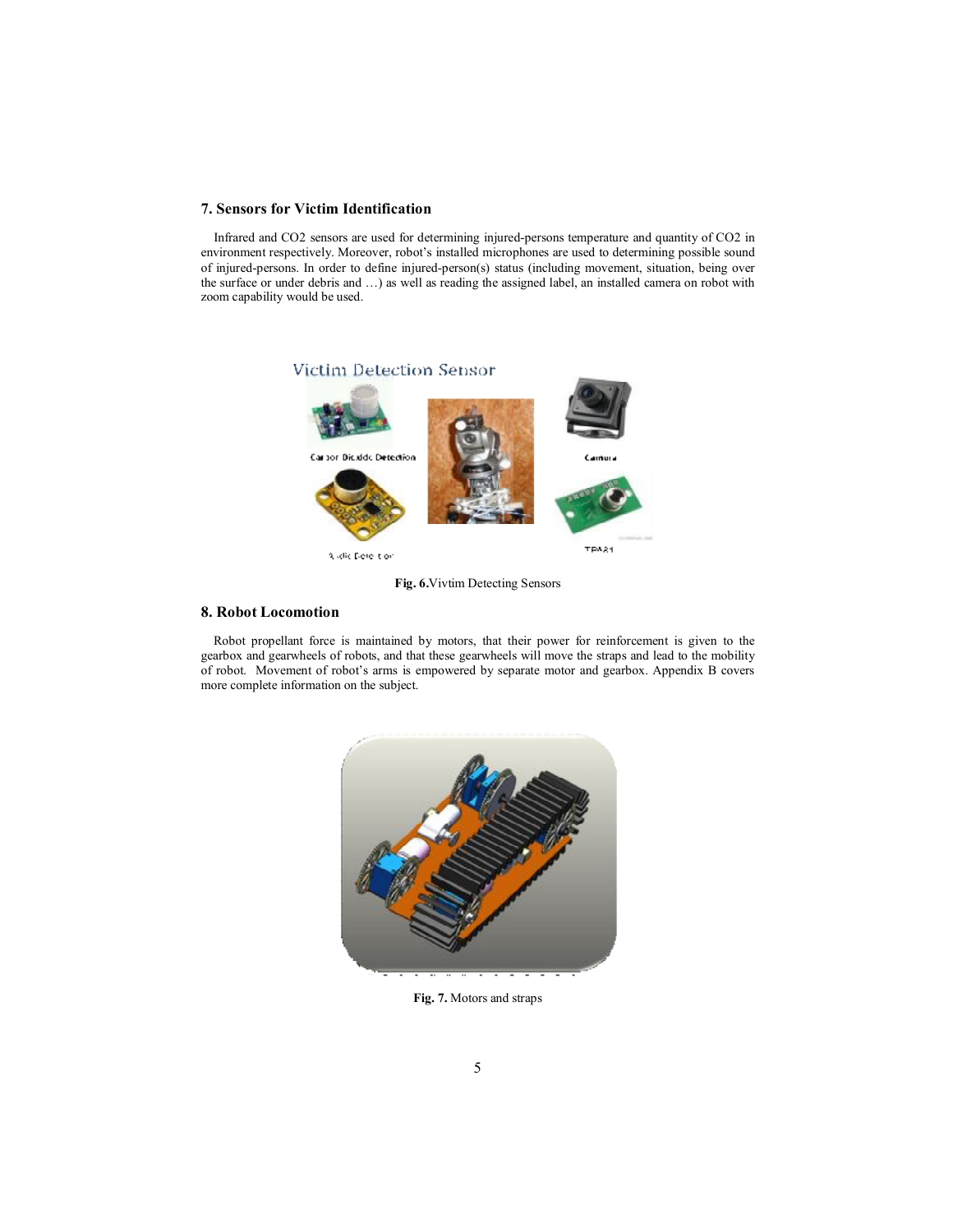### **9. Other Mechanisms**

A 5DOF arm is used for camera up and down motion capability and maintains more complete domination upon environment. It can set camera 90 centimeters higher than robot level. In addition a Hall Effect sensor is used for determining arms situation and better control of robot.



**Fig. 8.** 5DOF arm

### **10. Team Training for Operation (Human Factors)**

For better utilization of robot and acquiring enough skills, a site similar to the competition ground according to current standards, should be built and the operator should also enjoy enough practice to guide robot in appropriate environment and encounter related problems as well. By doing so and continuing our exercises, YRA team tries its best to prepare itself for the competition. Beside, it experienced two participation practices in IRANOPEN competitions and maintained a very good advantage up to now.



**Fig. 9.** YRA in practice field